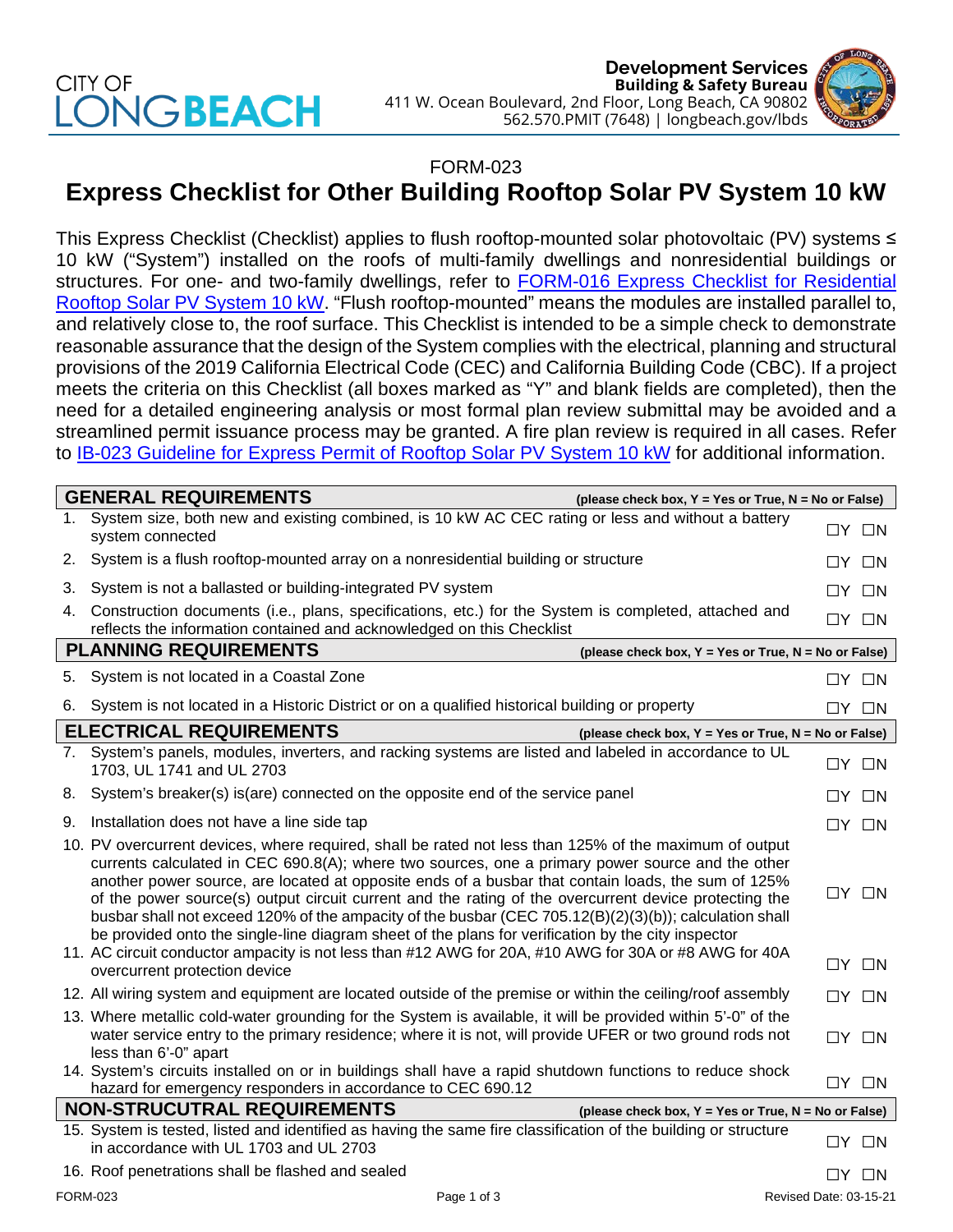|                                                                                         |    | <b>STRUCTURAL REQUIREMENTS</b><br>(please check box, $Y = Yes$ or True, $N = No$ or False)                                               |                            |  |  |  |  |
|-----------------------------------------------------------------------------------------|----|------------------------------------------------------------------------------------------------------------------------------------------|----------------------------|--|--|--|--|
|                                                                                         |    | 17. A registered design professional ("RDP") is responsible for the structural analysis and design of the                                | $\Box Y$ $\Box N$          |  |  |  |  |
|                                                                                         |    | roof to support the System; structural calculations and stamped structural plans are attached                                            |                            |  |  |  |  |
| <b>ROOF CHECKS</b><br>18. Visual Review/Contractor's Site Audit of Existing Conditions: |    |                                                                                                                                          |                            |  |  |  |  |
|                                                                                         |    | a. Roof is a single roof without a reroof overlay                                                                                        |                            |  |  |  |  |
|                                                                                         | b. | Roof structure appear structurally sound, without signs of alterations or significant structural                                         | $\Box Y$ $\Box N$          |  |  |  |  |
|                                                                                         |    | deterioration or sagging (see Figure 1* or per RDP)<br>19. Roof Structure Data:                                                          | $\Box Y$ $\Box N$          |  |  |  |  |
|                                                                                         |    | a. Measured roof slope (e.g., 6:12):                                                                                                     | :12                        |  |  |  |  |
|                                                                                         | b. | Type of roof framing (rafter or manufactured truss):                                                                                     | $\Box$ rafter $\Box$ truss |  |  |  |  |
|                                                                                         | с. | Measured rafter or truss spacing (center-to-center):                                                                                     | inch                       |  |  |  |  |
|                                                                                         | d. | Measured rafter size in inches (e.g., 1-3/4" x 3-3/4"):                                                                                  | inch x __inch              |  |  |  |  |
|                                                                                         | е. | Measured rafter horizontal span in feet and/or inches (see Figure 4* or per RDP):                                                        | feet - inch                |  |  |  |  |
|                                                                                         | f. | Horizontal rafter span in feet and/or inches per Table 2* or per RDP:                                                                    | feet - inch                |  |  |  |  |
|                                                                                         | q. | Measured horizontal rafter span is less than span in Table 2* or per RDP:                                                                | $\Box Y$ $\Box N$          |  |  |  |  |
|                                                                                         |    | <b>SOLAR ARRAY CHECKS</b>                                                                                                                |                            |  |  |  |  |
|                                                                                         |    | 20. Flush-Mounted System:                                                                                                                |                            |  |  |  |  |
|                                                                                         |    | a. Plane of the modules (panels) is parallel to the plane of the roof                                                                    | $\Box Y$ $\Box N$          |  |  |  |  |
|                                                                                         | b. | There is a 2" to 10" gap between underside of module and the roof                                                                        | $\Box Y$ $\Box N$          |  |  |  |  |
|                                                                                         | c. | Modules do not overhang any roof edges (ridges, hips, gable ends, eaves)                                                                 | $\Box Y$ $\Box N$          |  |  |  |  |
|                                                                                         |    | 21. Modules plus support components weigh no more than 4 psf for PV arrays or per RDP                                                    | $\Box Y$ $\Box N$          |  |  |  |  |
|                                                                                         |    | 22. PV array covers no more than half of the total roof area (all roof planes)                                                           | $\Box Y$ $\Box N$          |  |  |  |  |
|                                                                                         |    | 23. Solar support component from manufacturer's project-specific worksheets/tables are completed                                         | $\Box Y$ $\Box N$          |  |  |  |  |
|                                                                                         |    | 24. Roof plan of the module and anchor layout are attached (see Figure 2* or per RDP)                                                    | $\Box Y$ $\Box N$          |  |  |  |  |
|                                                                                         |    | 25. Downward Load Check (Anchor Layout Check):                                                                                           |                            |  |  |  |  |
|                                                                                         | а. | Proposed anchor horizontal spacing (see Figure 2* or per RDP):                                                                           | feet - inch                |  |  |  |  |
|                                                                                         |    | b. Horizontal anchor spacing per Table 1* or per RDP:                                                                                    | feet - inch                |  |  |  |  |
|                                                                                         |    | c. Proposed anchor horizontal spacing is equal to or less than Table 1 <sup>*</sup> spacing or per RDP:                                  | $\Box Y$ $\Box N$          |  |  |  |  |
|                                                                                         |    | 26. Wind Uplift Check (Anchor Fastener Check):                                                                                           |                            |  |  |  |  |
|                                                                                         |    | a. Anchor fastener data (see Figure 3* or per RDP):                                                                                      |                            |  |  |  |  |
|                                                                                         |    | (1). Diameter of lag screw, hanger bolt or self-drilling screw:                                                                          | inch                       |  |  |  |  |
|                                                                                         |    | (2). Embedment depth of rafter:                                                                                                          | _inch                      |  |  |  |  |
|                                                                                         |    | (3). Number of screws per anchor (typically one):                                                                                        |                            |  |  |  |  |
|                                                                                         |    | (4). 5/16" diameter lag screws with 2.5" embedment into the rafter are used OR the anchor<br>fastener meet the manufacturer's guidelines | $\Box Y$ $\Box N$          |  |  |  |  |

FOOTNOTE: \* Refer to the website at [longbeach.gov/lbds/building/permit-center/solar-permit/](http://www.longbeach.gov/lbds/building/permit-center/solar-permit/) for the referenced tables and figures on this checklist.